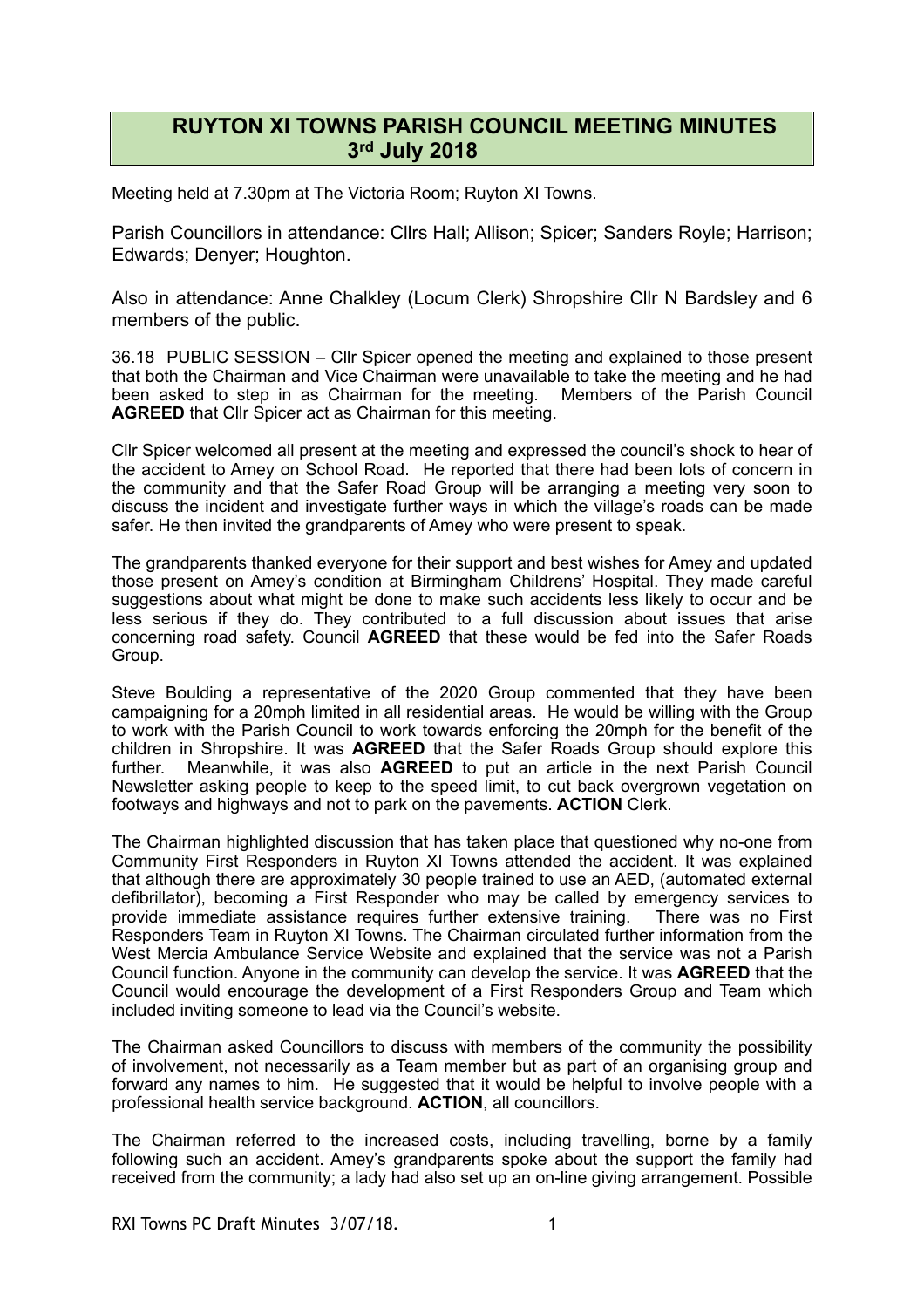assistance from charitable sources were discussed. **AGREED** details of the on-line arrangement would be posted on the Council's website.

The Chairman thanked the grandparents for coming to speak at the meeting and asked them to convey the Parish Councils best wishes to the family.

A further issue discussed in the Public Session was concern about the mowing of areas within the parish that Shropshire Council do not cut or cut less frequently. It was suggested that the Parish Council approach Oswestry Town Council to see if they could help. **ACTION** Councillors to inform Clerk of specific areas, enabling Clerk to request a quote.

37.18 CHAIRMAN'S INTRODUCTION AND APOLOGIES – The Chairman opened the council meeting and reported that their Clerk Sue Hackett was unavailable and Anne Chalkley had stepped in to take the minutes. Apologies had also been given by the Chairman Andrew Johnston and Vice Chairman Simon Gittins who had been unable to attend. These were accepted by Council.

38.18 COUNCILLORS DECLARATIONS OF PECUNIARY INTERESTS & DISPENSATIONS – None were declared.

39.18 CLEAN UP OF OUR VILLAGE CAMPAIGN – Cllr Hall reported that although Shropshire Radio publicity promoted their campaign they still needed volunteers and someone to drive this campaign. Cllr Hall said that she would consider how the litter picking might be organised. The equipment was kept at Café XI.

40.18 CONFIRMATION & ACCEPTANCE OF PREVIOUS MEETING MINUTES Draft minutes of the Council meeting held on the 5 June 2018 as circulated and uploaded to the Council's website with a spelling amendment were **RESOLVED** as accurate and the Chairman was instructed to sign them as such.

41.18. SHROPSHIRE COUNCIL – Cllr Bardsley reported that there was an extremely detailed SC report some years ago about the ground in front of the Admiral Benbow Pub confirming that it is Highways land. Therefore, people are not allowed to treat this area as their own property and no doubt Shropshire Council or the police will enforce this.

Potholes: He apologised for the time it has taken him to resolve the potholes issue with Shropshire Council, but he had been told that this work had been carried out and he has since disputed this. Apparently Ruyton XI Towns comes under the Oswestry Place Plan and he suggested that the Parish Council invite Cllr Davenport from Shropshire Council to their next meeting in August to discuss the pothole issue. **ACTION** Clerk to invite Cllr Davenport to the meeting in August to discuss Issues relating to potholes and condition of roads.

New Medical Centre: The project to build a new Medical Centre at Baschurch is under threat as an application to open a pharmacy in the area has been made and this would have a negative impact. Cllr Bardsley indicated that he had the support of Baschuch Parish Council in opposing the application and asked for the Council's support. Following some discussion, the Parish Council **AGREED** to give their support opposing the proposed pharmacy.

Cllr Bardsley reported that Shropshire Council was consulting on the Preferred Scale and Distribution of growth as part of its review of the Local Plan. The preferred site allocations for Shrewsbury, the market towns and the key centres, together with the preferred scale of growth, development boundaries and potential housing allocations for Community Hubs were now being discussed. The PC had been invited to attend an informal meeting to talk to the Planning Department about the proposals. Cllr Bardsley informed the councillors that Shropshire Council will only have a limited number of dates in July/ August, there being some 40/50 local meetings to arrange.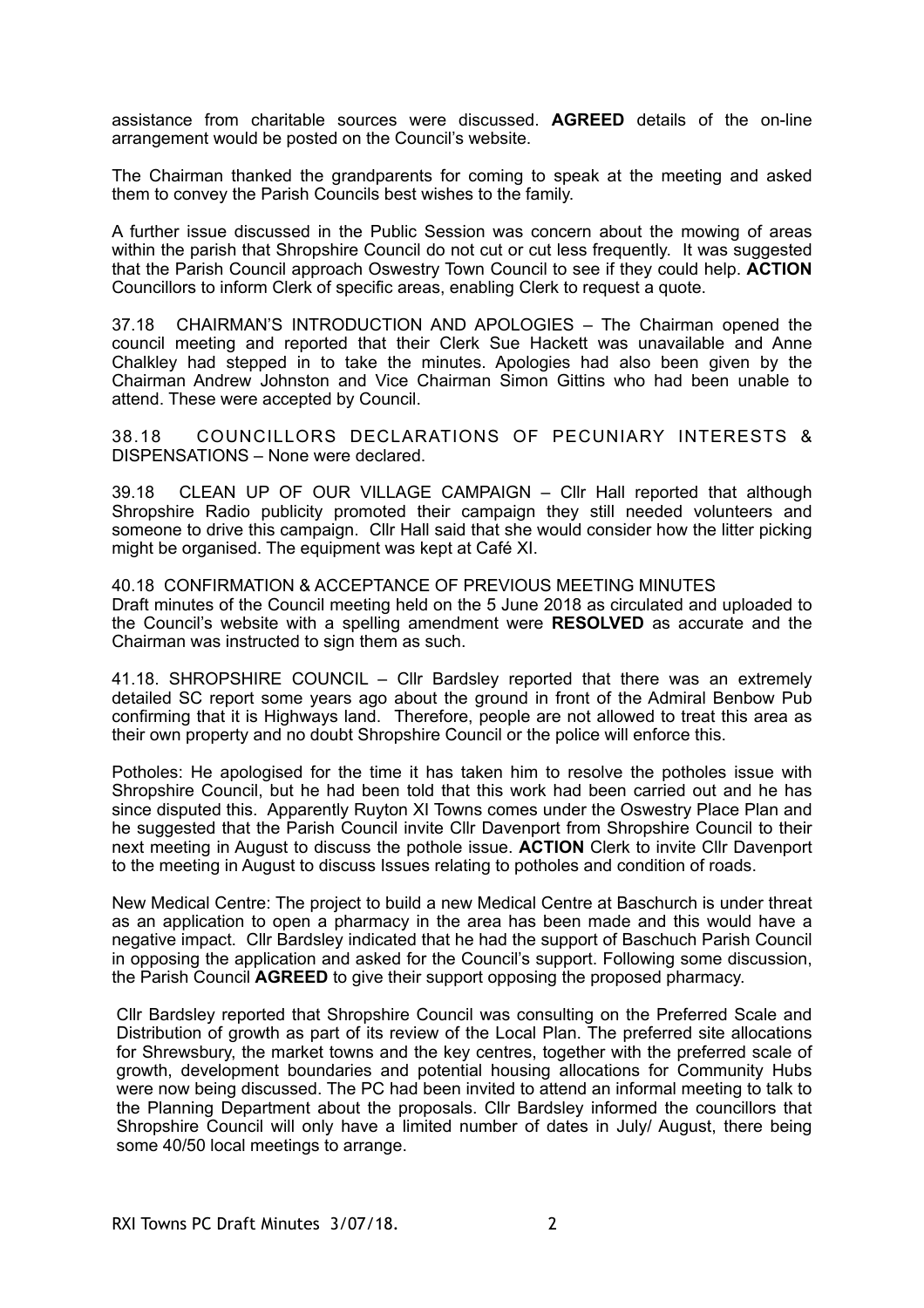After discussion Cllrs Spicer; Allison; Edwards; Houghton; Denyer; Hall, the Chair Cllr Johnston and Vice Chair Cllr Gittins were nominated to form a Group to take this forward and provide a pool of Councillors from which to attend the meeting. **ACTION** Clerk to correspond with Planning Department over possible dates.

Cllr Bardsley confirmed that he would keep the Council informed of any further developments.

42.18. LOCAL POLICE REPORT – No Police officer present, however it was noted that the monthly police report had been circulated by the Clerk.

43.18 SAFER ROADS GROUP – Update by Cllr Spicer and appointment of council representatives and review of the Group's objectives for the year. Cllr Spicer reported that a lot had been covered for this agenda item within the Public Session. Cllr Edwards asked about the raising of the zebra crossing. The Chairman informed him that Cllr Bardsley had informed the Multi-agency Group that the SC Highways budget has been reduced by £5m this year and a further £5m next year and therefore there was no money for community led road safety projects.

Cllr Bardsley reported that Baschurch Parish Council have purchased 10 portable speed monitors. They were not as expensive as thought and the council might look into purchasing more for Ruyton XI Towns. Council **AGREED** to look at this and the possibility of borrowing / hiring equipment to be considered by the **Safer Roads Group**.

## 44.18 LOCAL PROJECTS UPDATE:

- a. War Memorial Renovation Project Nothing to report. After discussion it was **AGREED** that Cllrs Harrison and Sanders Royle to work together on this project.
- b. Parish Flag After discussion it was **AGREED** that three designs would be developed by Councillor Harrison to be considered at the next meeting with a view to asking the community to decide which one they preferred.
- c. AED Cllrs Denyer, Hall and Sanders Royle. Cllr Sanders Royle reported that there was a need to re-train the volunteers on the AED. Cllr Denyer reported that he is working towards putting together the village map to identify all the residential homes. Cllr Sanders Royle suggested the volunteers from the AED training be asked to consider training as First Responders and Cllr Spicer said that he would contact them.
- d. Volunteer Speed Watch Group. Cllr Edwards reported that both he and Cllr Denyer will be attending training with the Police on Speed Watch and he would be able to report back after their 9 July meeting.

## 45.18 PLANNING MATTERS:

(a) The following planning applications were considered by members:

 Reference: 18/01852/FUL and 18/01853/LBC (validated: 13/06/2018) Address: Lodge Farm , Grug Hill, Ruyton-XI-Towns, SY4 1HS

Proposal: Conversion of farm buildings into seven residential units; erection of 8-bay garage/store block with plant room; installation of two package treatment plants; formation of parking areas; demolition of buildings.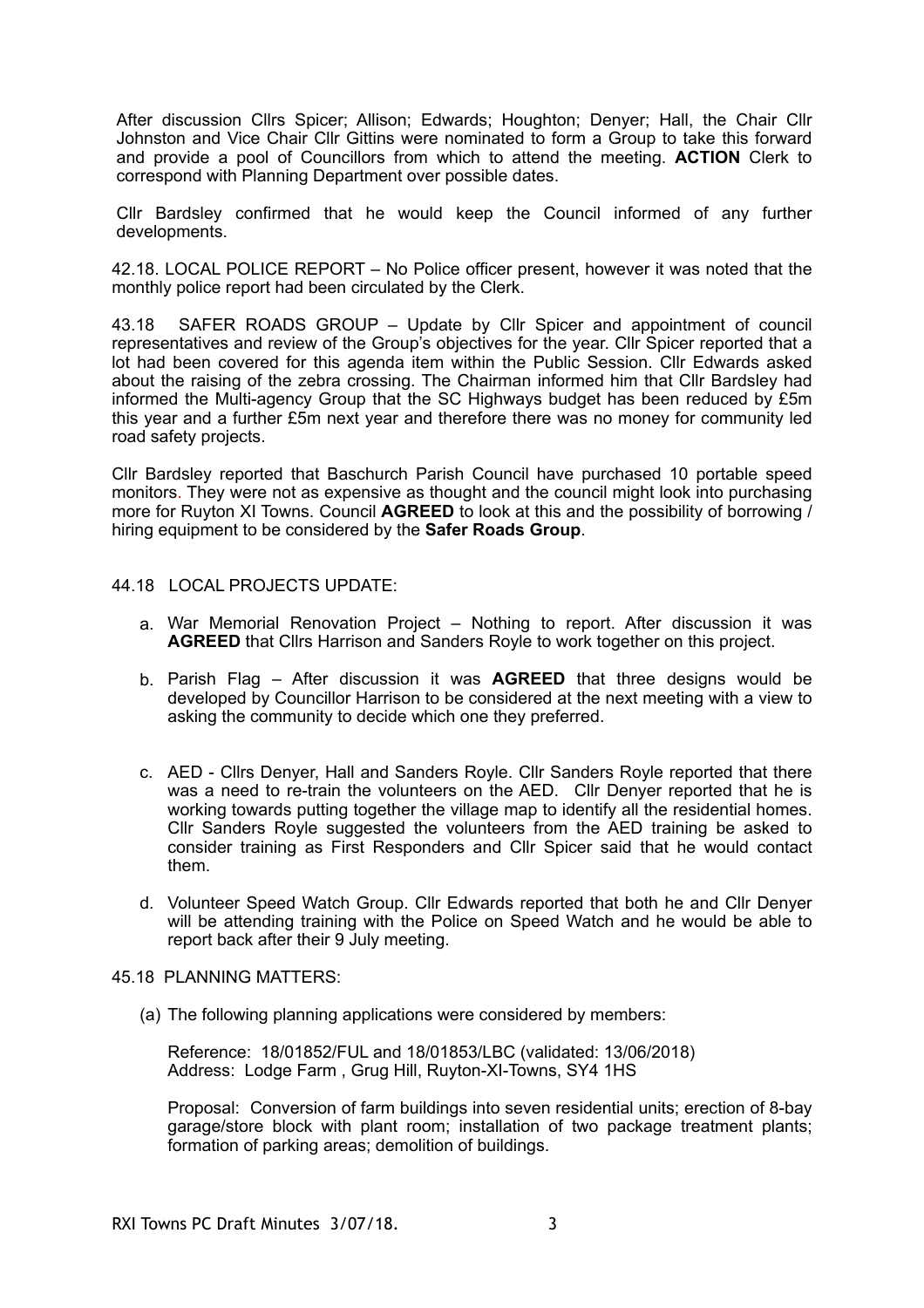Discussion: The Council noted that the proposed development is outside the development area for Ruyton-XI-Towns but involves listed buildings and conversion of redundant farm buildings which are deteriorating and includes a sustainable common ground heating source for all buildings. Many of the original features including a Dutch barn will be retained. The development does not appear intrusive and although there was discussion about likely increased traffic on country lanes, it was thought this was unlikely to be significantly greater than would be the case if the buildings were used fully for agricultural purposes.

Cllr Allison queried whether the requirements concerning notice and reference to rights of way had been met. He was asked to consider this.

**Decision: The Parish Council supported the application.** 

Reference: 18/02593/FUL (validated: 12/06/2018) Address: Land At Shelvock Hall, Ruyton-XI-towns, Shrewsbury SY4 1JL Proposal: Erection of replacement agricultural livestock building **Decision: The Parish Council had no comments.** 

Reference: 18/02826/FUL (Validadated 20/06/2018) Address: Haughton Grange School Road Ruyton Xi Towns SY4 1JT Proposal: Erection of detached garage (minor changes to plans approved under OS/ 06/14683/FUL) **Decision: The Parish Council had no comments.** 

(b) Recent SC planning decisions as notified to the Clerk – None.

46.18 CLERK'S UPDATE REPORT & COMMUNICATION – The Clerk gave the following summary:

▪ Additional signage "No Dog Fouling Permitted" had been requested from SC, to upgrade existing worn signage.

▪ STAR Housing delighted with outcomes of basket swing project at Birch Grove and tried to arrange photo shot with councillors in June, outcome unknown at this point.

▪ Severn Trent leak successfully reported using their website and resulted in road closure w/ c 18/6 of B4397.

▪ Solicitor progressing purchase of Cliffe, however not expected to be finalised until August/ September.

▪ Website, a number of councillors have yet to provide pictures and a short description about themselves. Whilst not all councillors have set up their parish council email accounts. The latter is important because it is a GDPR requirement.

▪ Eon St Lighting Team have installed sample lights on School Rd (R16) and above at R34, members to report back on their preferences.

▪ Various updates have been circulated via the website, and added to in some instances, my thanks to Dave Shearan.

▪ June newsletter issued and since mailing list amended to comply with GDPR.

The Chair asked for comments or questions.

Cllr Denyer reported on dissatisfaction expressed on social media with seating repairs carried out on the Cliffe. He questioned whether before the Parish Council owned the property and had established some management arrangements any work should be done. It was **AGREED** these issues to be considered at the next council meeting.

 (Note: After the meeting it was confirmed that works undertaken were of type carried out by the Parish Council for many years when it was thought that the area was owned by Shropshire Council.)

47.18 FINANCE – As insufficient cheque signatories are present, Council **AGREED** that any urgent payments in August, with approval of Chairman and cheque signatories could be made and reported at the next meeting on 28th August 2018. Clerk confirmed following

RXI Towns PC Draft Minutes 3/07/18. 4